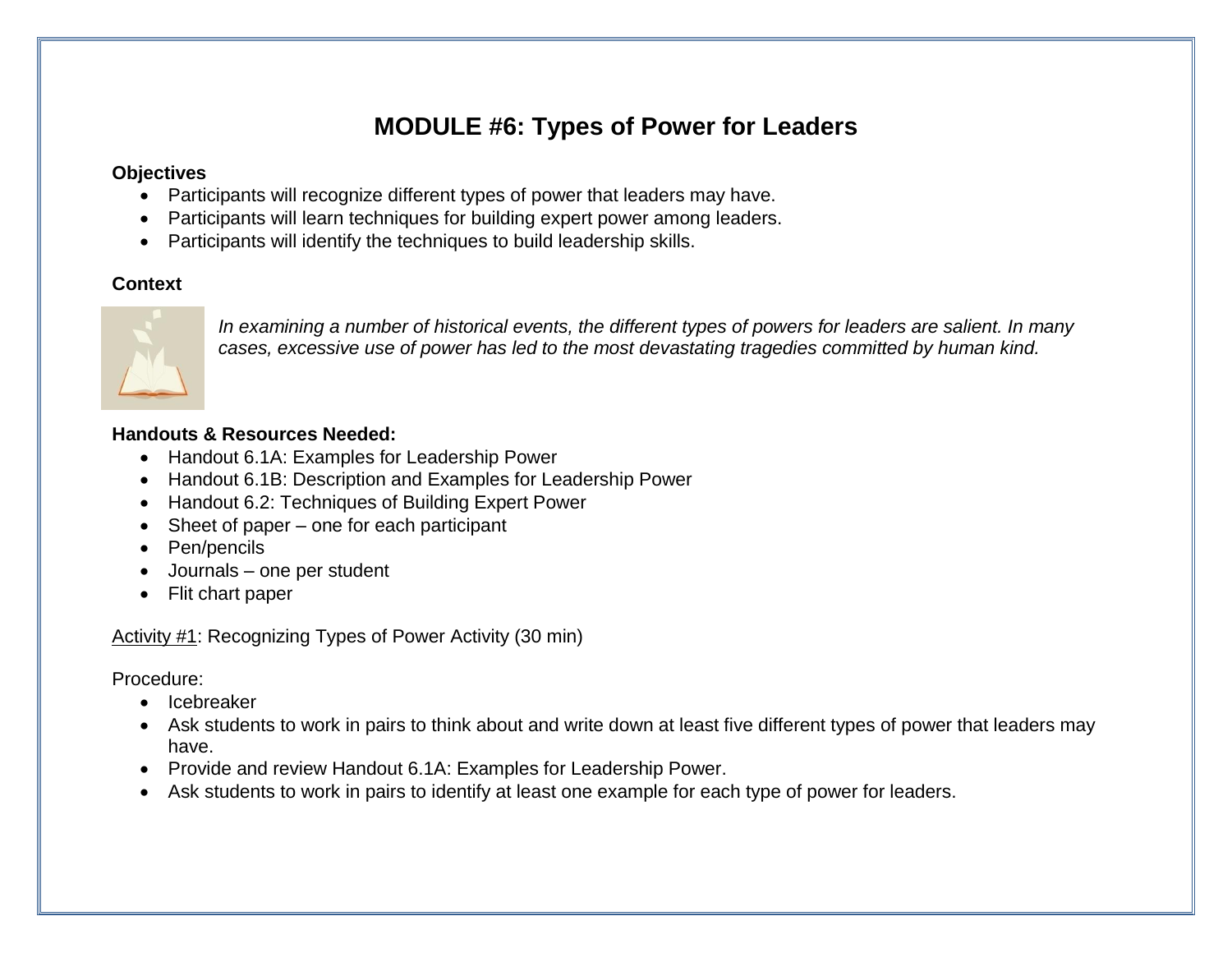- Ask them to think about what kind of leader may have this type of power and who may have this type of power when he/she is in a leadership position.
- Provide and review Handout 6.1B: Description and Examples for Leadership Power.
- Ask students to compare their own examples with the examples provided.
- Debriefing

Activity #2: Recognizing Techniques to Build Expert Power Activity (30 min)

Procedure

- Icebreaker
- Ask each student to think about and list at least five techniques to build and keep expert power.
- Ask students to share and check their list with a partner.
- Provide and review Handout 6.2: Techniques of Building Expert Power.
- Ask students to list the techniques to build each type of commonly recognized leadership traits in the corresponding cells (Handout 6.2A). Encourage students to discuss if they agree with the list and why.
- Debriefing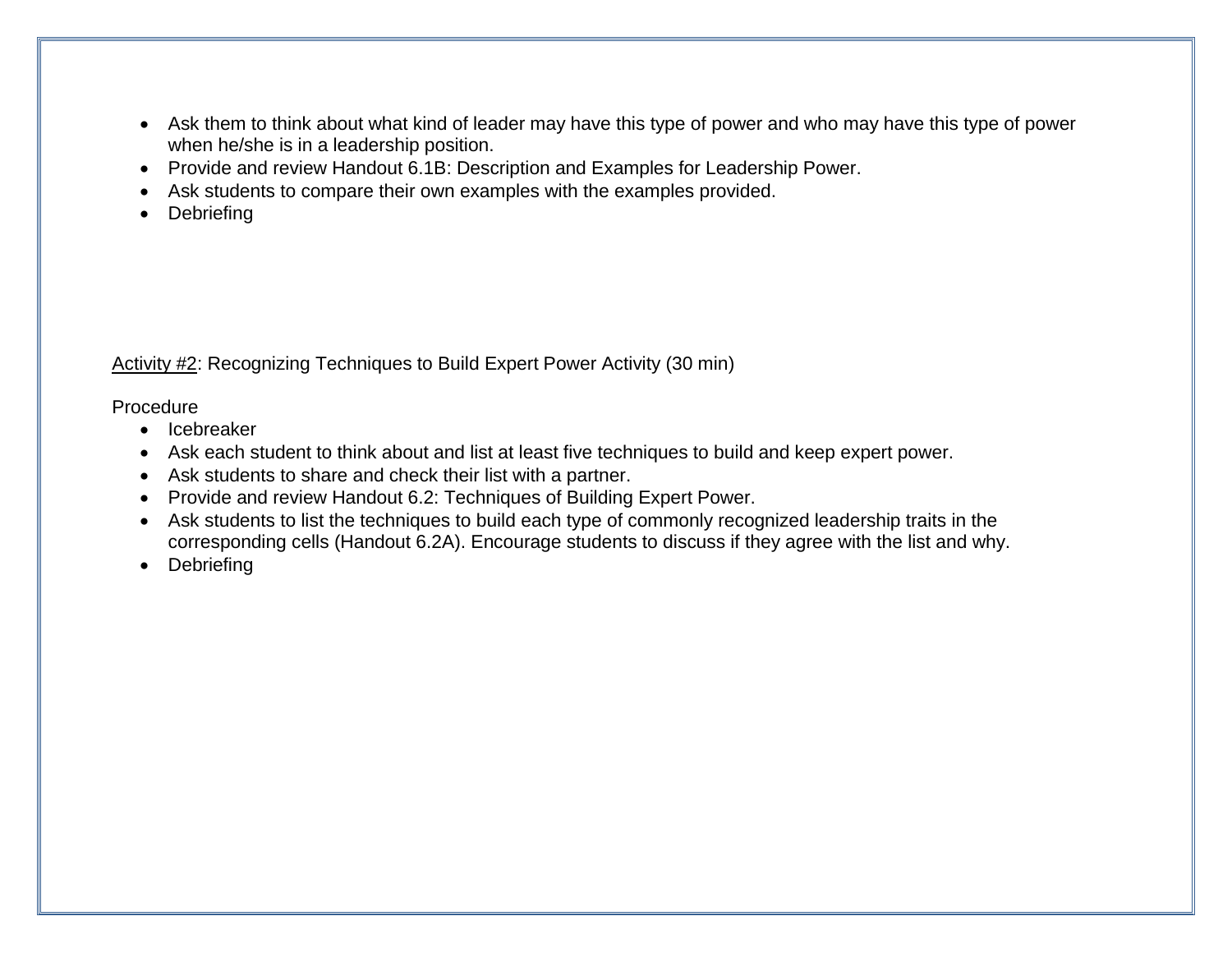### **Handout 6.1A: Examples for Leadership Power**

Directions: Read the descriptions for each type of power that leaders may have, and then give at least one example for each type of power for leaders.

| <b>Type of Power</b> | <b>Description</b>                                                                                                                                                                                                                     | <b>Example</b>                                                                                                                                                    |  |  |
|----------------------|----------------------------------------------------------------------------------------------------------------------------------------------------------------------------------------------------------------------------------------|-------------------------------------------------------------------------------------------------------------------------------------------------------------------|--|--|
|                      | <b>From Leader Aspect</b>                                                                                                                                                                                                              | From Follower Aspect <sup>1</sup>                                                                                                                                 |  |  |
| Reward power         | Reward power is power that a<br>person has because he or she has<br>control of the resources.                                                                                                                                          | The target person complies in order<br>to obtain rewards he or she<br>believes are controlled by the<br>agent.                                                    |  |  |
| Coercive power       | Coercive power is power that a<br>The target person complies in order<br>person has because he or she has<br>to avoid punishments he or she<br>control of the punishments or<br>believes are controlled by the<br>demotions.<br>agent. |                                                                                                                                                                   |  |  |
| Legitimate power     | This is power based on the position<br>or title that one person may have.                                                                                                                                                              | The target person complies<br>because he or she believes the<br>agent has the right to make the<br>request and the target person has<br>the obligation to comply. |  |  |
| <b>Expert power</b>  | This is power based on some<br>knowledge that a person may have<br>that others may not.                                                                                                                                                | The target person complies<br>because he or she believes that the<br>agent has special knowledge about<br>the best way to do something.                           |  |  |
| Referent power       | This is power based solely on<br>attractive characteristics that a<br>person may have.                                                                                                                                                 | The target person complies<br>because he or she admires or<br>identifies with the agent and wants<br>to gain the agent's approval.                                |  |  |

 $<sup>1</sup>$  Adapted from:</sup>

 $\overline{a}$ 

J. French & B.H. Raven, *Studies of Social Power*, Institute for Social Research, Ann Arbor, MI (1959). Available online Jan. 20, 2006 at: <http://www.apmp.org/pdf/fall99/54leadership.pdf>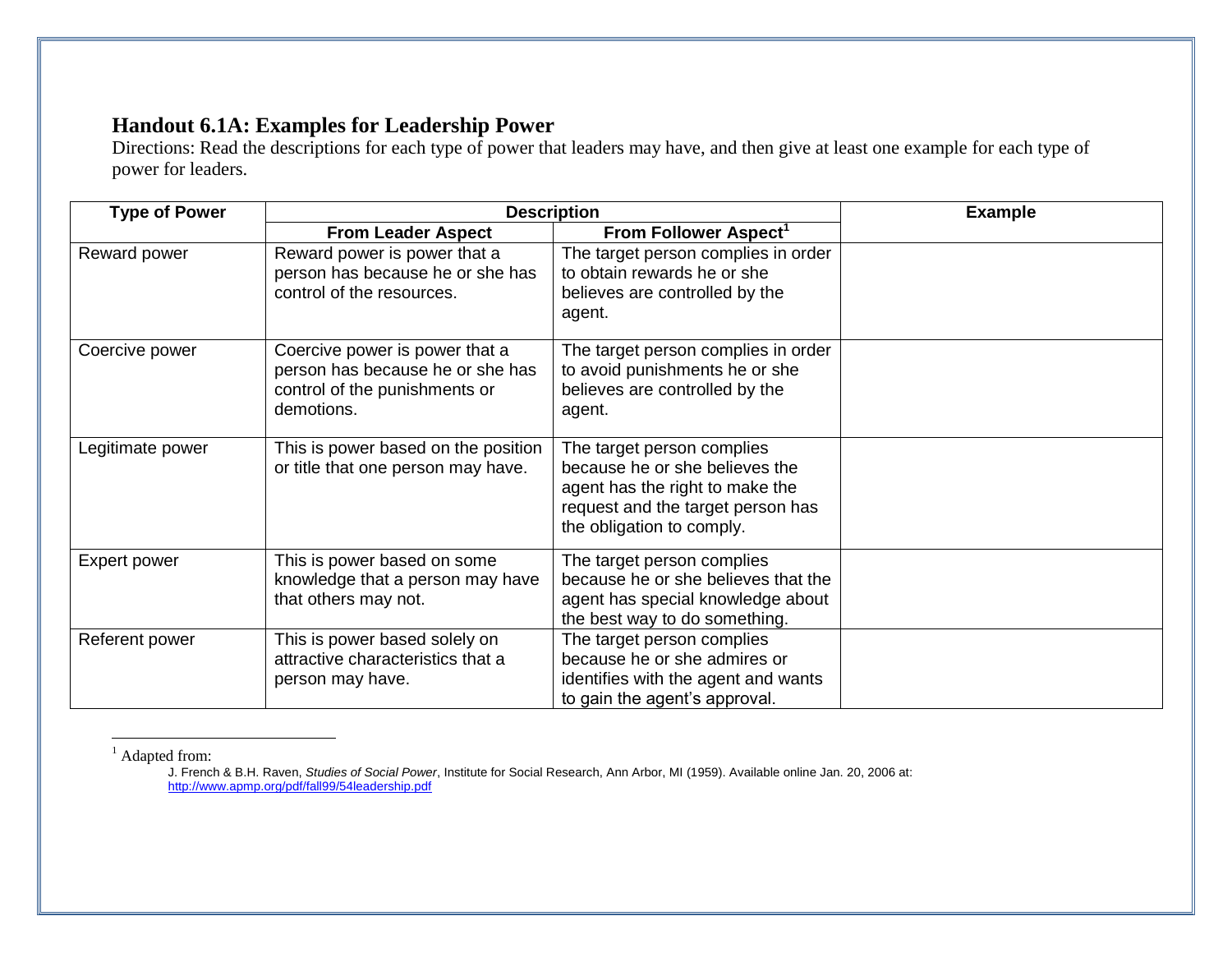# **Handout 6.1B: Description and Examples for Leadership Power**

| <b>Type of Power</b> | <b>Description</b>                                                                                                | <b>Example</b>                                                                                                                                                    |                                                                                                                                                                                                                                                                                                                |  |
|----------------------|-------------------------------------------------------------------------------------------------------------------|-------------------------------------------------------------------------------------------------------------------------------------------------------------------|----------------------------------------------------------------------------------------------------------------------------------------------------------------------------------------------------------------------------------------------------------------------------------------------------------------|--|
|                      | <b>From Leader Aspect</b>                                                                                         | <b>From Follower Aspect</b>                                                                                                                                       |                                                                                                                                                                                                                                                                                                                |  |
| Reward power         | Reward power is power that a person<br>has because he or she has control of<br>the resources.                     | The target person complies in order<br>to obtain rewards he or she believes<br>are controlled by the agent.                                                       | An example of this type of power may be a<br>boss who has the ability to give raises to<br>those he chooses for any reason he<br>chooses. In many cases these rewards are<br>given to those who perform at a superior<br>level, and may go above and beyond what<br>is expected of them.                       |  |
| Coercive power       | Coercive power is power that a<br>person has because he or she has<br>control of the punishments or<br>demotions. | The target person complies in order<br>to avoid punishments he or she<br>believes are controlled by the agent.                                                    | An example of this type of power may be a<br>boss who can fire or demote someone. This<br>power is normally expressed when<br>someone is not working at a level that is<br>consistent with everyone else.                                                                                                      |  |
| Legitimate power     | This is power based on the position<br>or title that one person may have.                                         | The target person complies because<br>he or she believes the agent has the<br>right to make the request and the<br>target person has the obligation to<br>comply. | Your principal has this type of power over<br>you. You have to listen to him/her because<br>he is the principal. In turn, the head f the<br>school board has power over the principal<br>because he is in charge of he decisions in<br>the schools in the community.                                           |  |
| <b>Expert power</b>  | This is power based on some<br>knowledge that a person may have<br>that others may not.                           | The target person complies because<br>he or she believes that the agent<br>has special knowledge about the<br>best way to do something.                           | A PhD who is asked to speak on a panel<br>about a topic has expert power because he<br>knows more about a specific topic than<br>most others. Also someone who may be an<br>"expert witness" at a trial has this type of<br>power because he or she may be able to<br>give knowledge about the events at hand. |  |
| Referent power       | This is power based solely on<br>attractive characteristics that a<br>person may have.                            | The target person complies because<br>he or she admires or identifies with<br>the agent and wants to gain the<br>agent's approval.                                | This type of power may be expressed<br>because you like someone or think they are<br>funny or good-looking. They have the ability<br>to entice you into things because you are<br>willing to respect them because of the fact<br>that you are attracted to some quality they<br>may have.                      |  |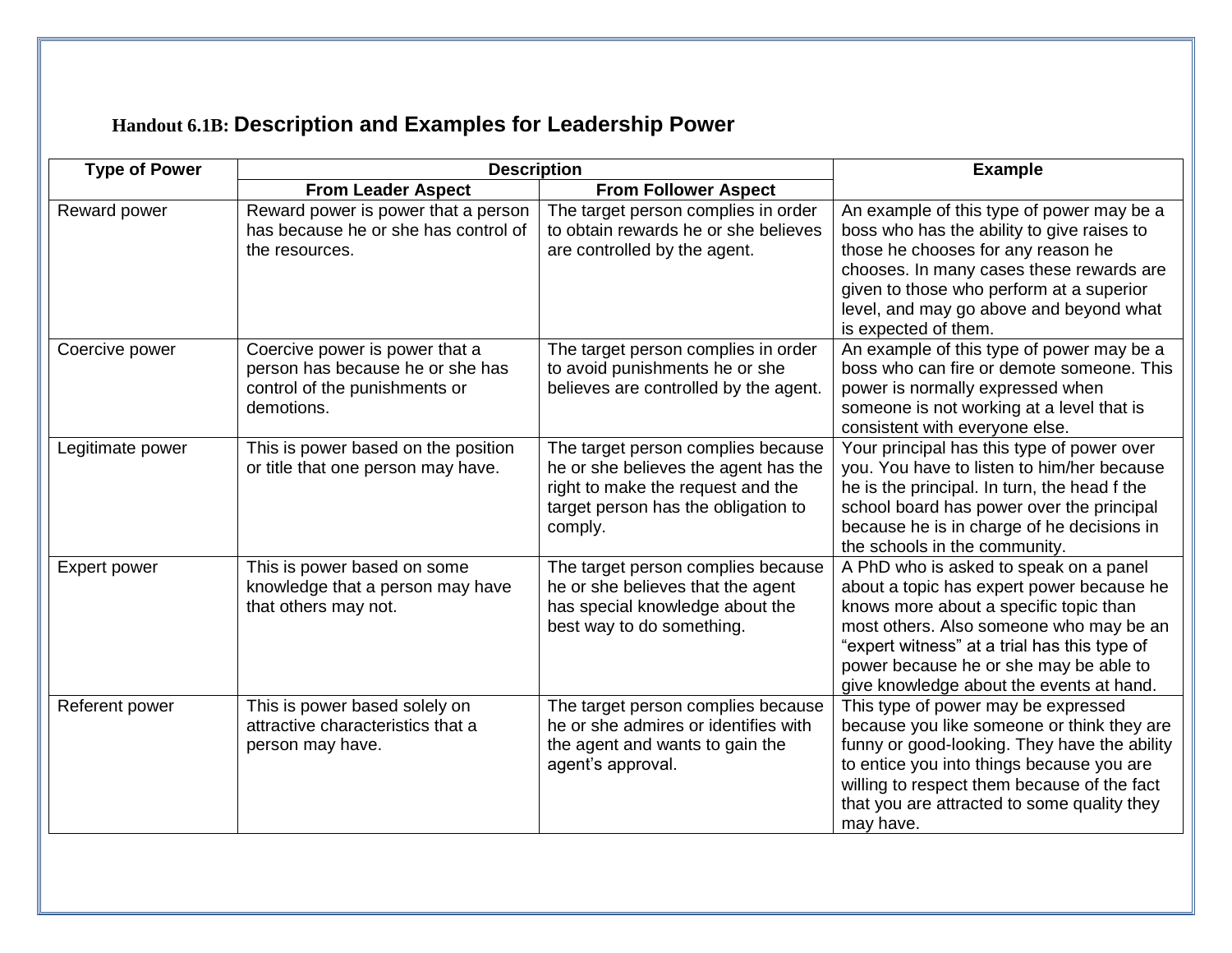Handout 6.2

### **Techniques of Building Expert Power<sup>2</sup>**

Expert power is essential because as a leader, your team looks to you for direction and guidance. Team members need to believe in your ability to set a worthwhile direction, give sound guidance and coordinate a good result. Taken together, if your team sees you as an expert, you will find it much easier to motivate team members to perform at their best. So how do you build expert power?

- **Gain expertise:** The first step is fairly obvious gain expertise. Effective leaders gather two main types of information: 1) Background Information, and 2) Task-Related Information to identify problems to solve and techniques to use. They use the information to build their view of the world in which they operate and gain expertise for the techniques they have to perform.
- **Promote an image of expertise:** Since perceived expertise in many occupations is associated with a person's education and experience, a leader should (subtly) make sure that subordinates, peers, and superiors are aware of his or her formal education, relevant work experience, and significant accomplishments. One common tactic to make this information known is to display diplomas, licenses, awards, and other evidence of expertise in a prominent location. Another tactic is to make subtle references to prior education or experience (e.g., "When I was chief engineer at GE, we had a problem similar to this one").
- **Maintain credibility:** Once established, one's image of expertise should be carefully protected. The leader should avoid making careless comments about subjects on which he or she is poorly informed, and should avoid being associated with projects with a low likelihood of success.
- **Act confidently and decisively in a crisis:** In a crisis or emergency, subordinates prefer a "take charge" leader who

<sup>&</sup>lt;u>.</u> <sup>2</sup> Adapted from:

Mind Tools. Winning Expert Power – Lead From the Front. Available online Jan. 20, 2006 at: [http://www.mindtools.com/pages/article/newLDR\\_04.htm](http://www.mindtools.com/pages/article/newLDR_04.htm)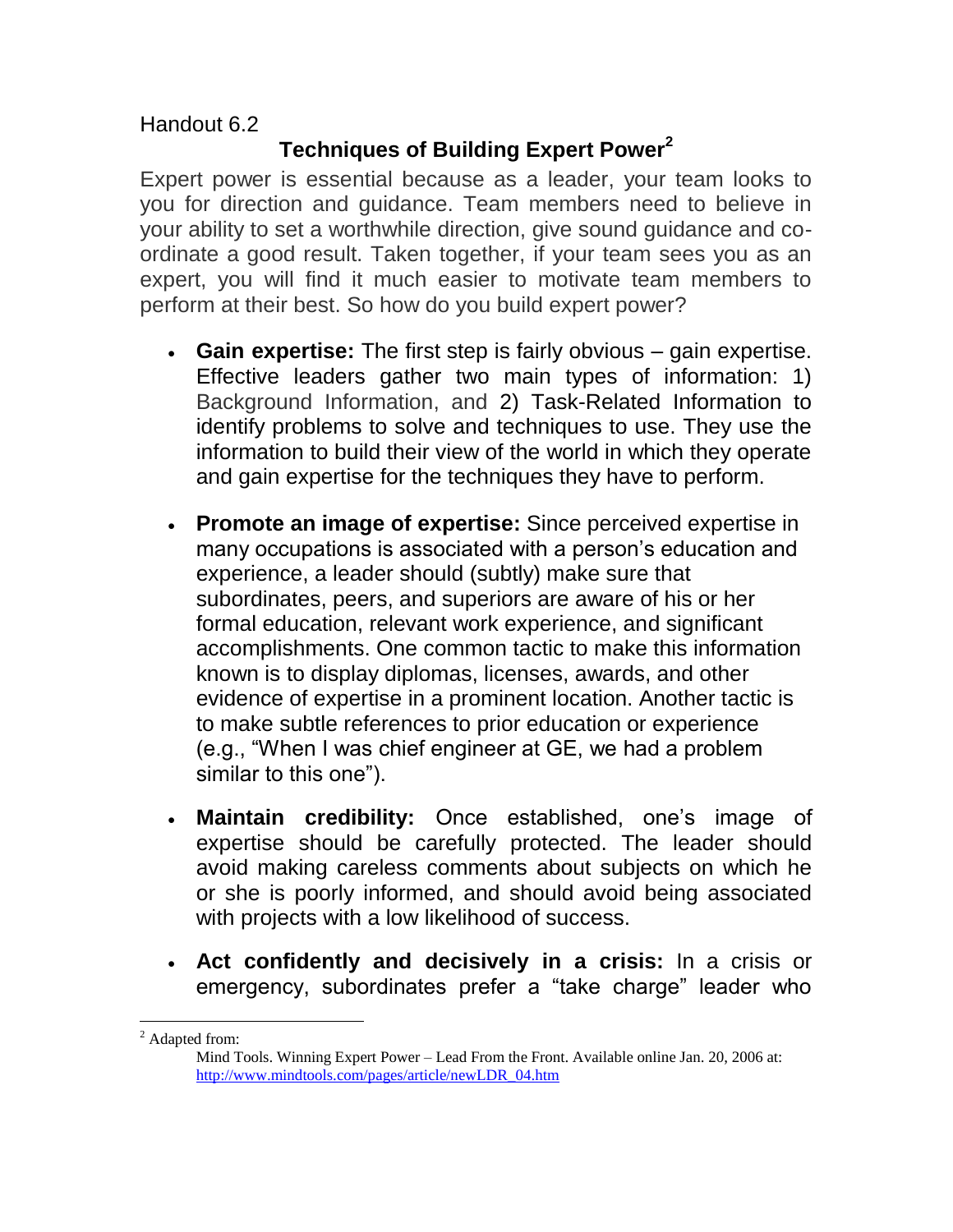appears to know how to direct the group in coping with the problem. In this kind of situation, subordinates tend to associate confident, firm leadership with expert knowledge. Even if the leader is not sure of the best way to deal with a crisis, to express doubts or appear confused risks the loss of influence over subordinates.

- **Keep informed:** Expert power is exercised through rational persuasion and demonstration of expertise. Rational persuasion depends on a firm grasp of up-to-date facts. It is therefore essential for a leader to keep well-informed of developments within the team, within the organization, and in the outside world.
- **Recognize peer concerns:** Use of rational persuasion should not be seen as a form of one-way communication from the leader to subordinates. Effective leaders listen carefully to the concerns and uncertainties of their team members, and make sure that they address these in making a persuasive appeal.
- **Avoid threatening the self-esteem of peers:** Expert power is based on a knowledge differential between leader and team members. Unfortunately, the very existence of such a differential can cause problems if the leader is not careful about the way he exercises expert power. Team members can dislike unfavorable status comparisons where the gap is very large and obvious. They are likely to be upset by a leader who acts in a superior way, and arrogantly flaunts his greater expertise.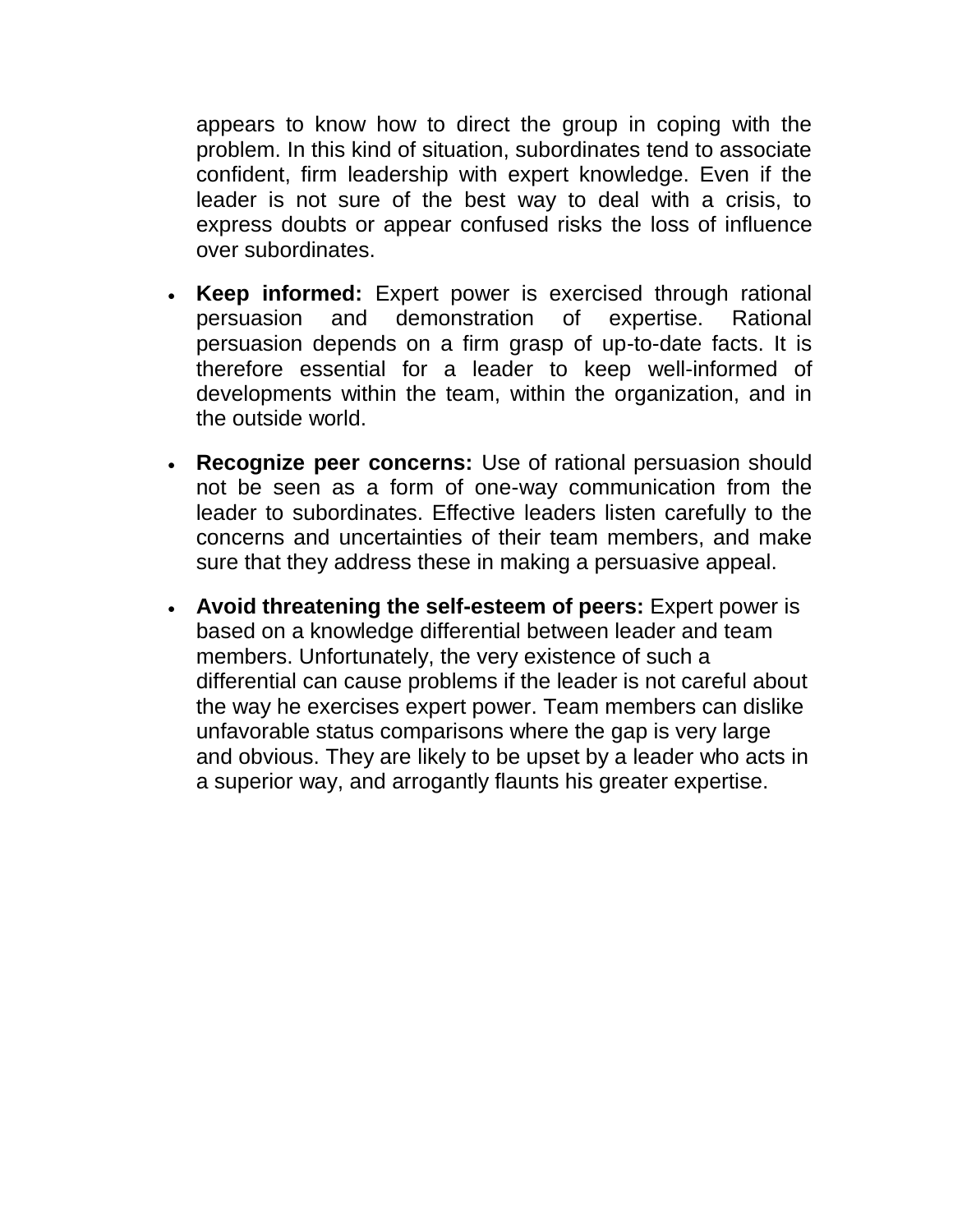### Handout 6.2A

## **Techniques for Leadership Traits**

Directions: List the techniques to build each type of commonly recognized the leadership trait in the corresponding cells.

|                                    | Leadership Trait |  | Techniques to Build the Trait |  |
|------------------------------------|------------------|--|-------------------------------|--|
| Primary Leadership Characteristics |                  |  |                               |  |
|                                    |                  |  |                               |  |
| Management Knowledge               |                  |  |                               |  |
|                                    |                  |  |                               |  |
| <b>Energy Level</b>                |                  |  |                               |  |
|                                    |                  |  |                               |  |
|                                    |                  |  |                               |  |
|                                    |                  |  |                               |  |
| Dominance                          |                  |  |                               |  |
|                                    |                  |  |                               |  |
|                                    |                  |  |                               |  |
| <b>Decision Making</b>             |                  |  |                               |  |
|                                    |                  |  |                               |  |
|                                    |                  |  |                               |  |
| Social Skills                      |                  |  |                               |  |
|                                    |                  |  |                               |  |
|                                    |                  |  |                               |  |
|                                    |                  |  |                               |  |
| Stability                          |                  |  |                               |  |
|                                    |                  |  |                               |  |
|                                    |                  |  |                               |  |
| Goodwill                           |                  |  |                               |  |
|                                    |                  |  |                               |  |
|                                    |                  |  |                               |  |
| Expertise                          |                  |  |                               |  |
|                                    |                  |  |                               |  |
|                                    |                  |  |                               |  |
| Compromise                         |                  |  |                               |  |
|                                    |                  |  |                               |  |
|                                    |                  |  |                               |  |